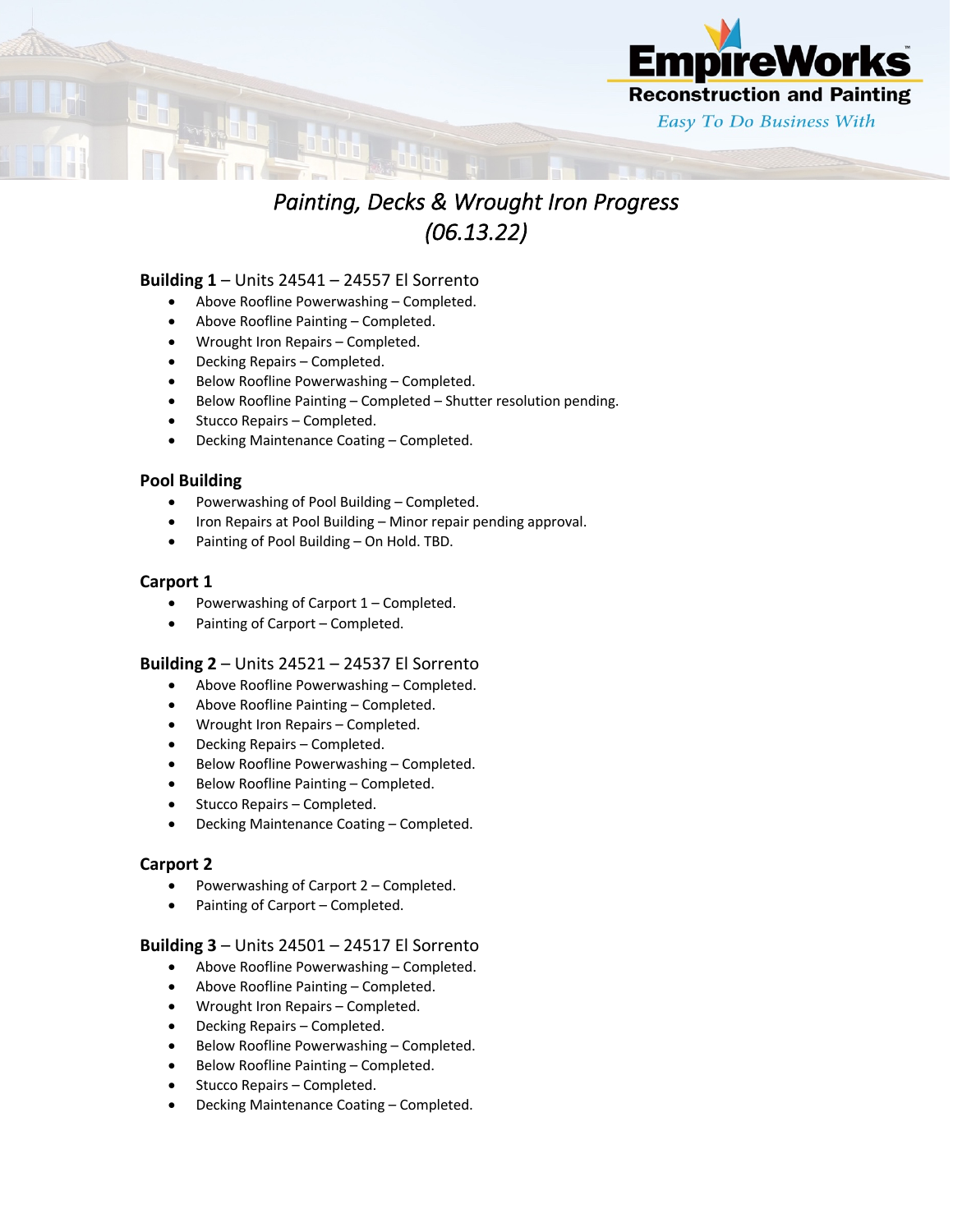#### **Building 4** – Units 28651 – 28667 La Azteca

- Above Roofline Powerwashing Completed.
- Above Roofline Painting Completed.
- Wrought Iron Repairs Completed.
- Below Roofline Powerwashing Completed.
- Below Roofline Painting Completed.
- Stucco Repairs Completed
- Decking Maintenance Coating In Progress. Mainly completed with exception of 2 decks not coated due to owner request.

#### **Building 5** – Units 28671 – 28687 La Azteca

- Above Roofline Powerwashing Completed.
- Above Roofline Painting Completed.
- Wrought Iron Repairs Completed.
- Decking Repairs Completed.
- Below Roofline Powerwashing Completed.
- Below Roofline Painting Completed.
- Stucco Repairs In progress Complete week of 05/23/2022.
- Decking Maintenance Coating Completed.

## **Carport 3**

- Powerwashing of Carport 1 Completed.
- Painting of Carport Completed.

#### **Building 6** – Units 28662 – 28678 La Azteca

- Above Roofline Powerwashing Completed.
- Above Roofline Painting Completed.
- Wrought Iron Repairs Completed.
- Decking Repairs Completed.
- Below Roofline Powerwashing Completed.
- Below Roofline Painting Completed.
- Stucco Repairs Completed.
- Decking Maintenance Coating Completed.

#### **Building 7** – Units 24541 – 24557 El Alicante

- Above Roofline Powerwashing Completed.
- Above Roofline Painting Completed.
- Wrought Iron Repairs Completed.
- Decking Repairs Completed.
- Below Roofline Powerwashing Completed.
- Below Roofline Painting Completed.
- Stucco Repairs Completed.
- Decking Maintenance Coating Completed.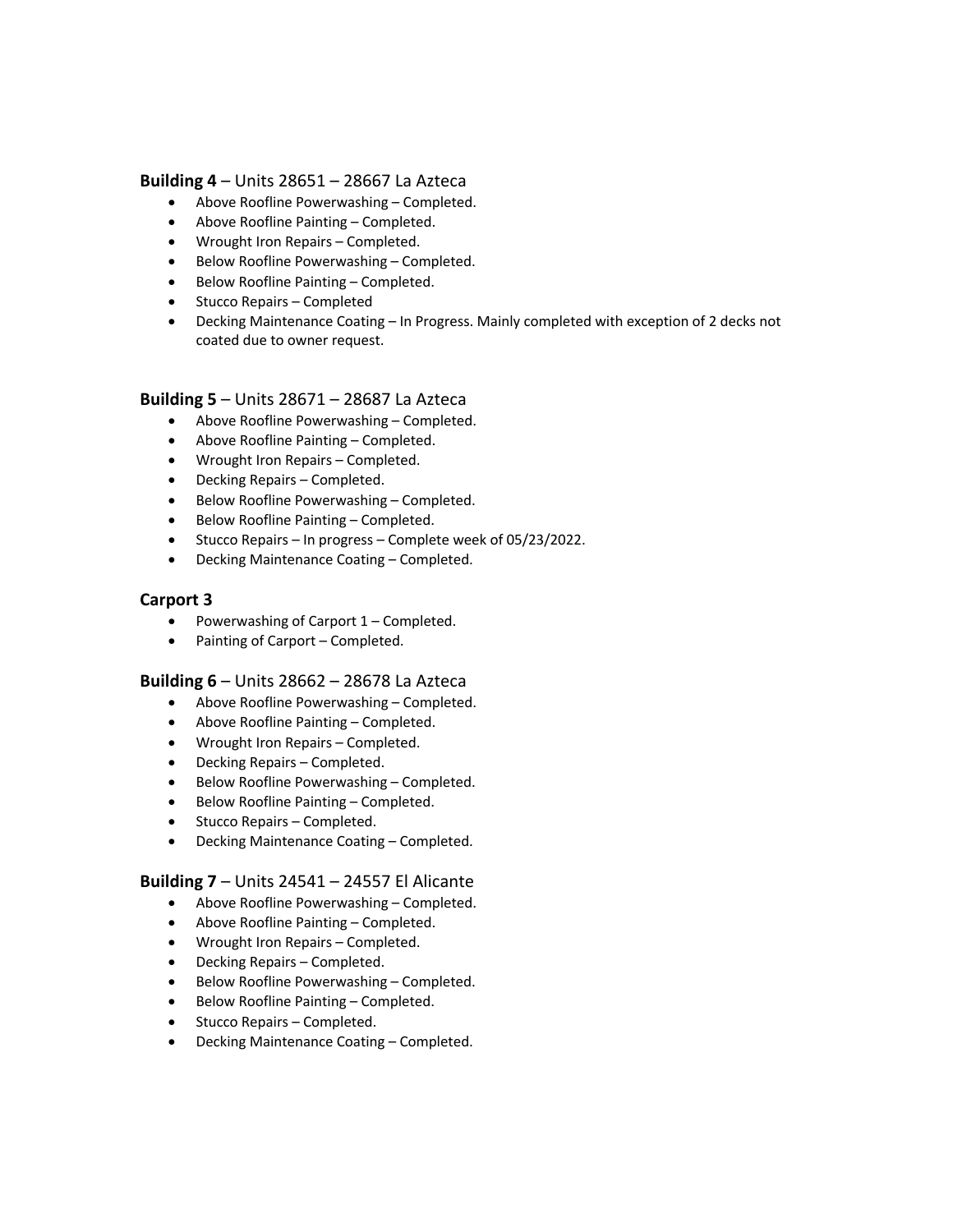# **Carport 4**

- Powerwashing of Carport 4 Completed.
- Painting of Carport Completed.

#### **Building 8** – Units 24561 – 24587 El Alicante

- Above Roofline Powerwashing Completed.
- Above Roofline Painting Completed.
- Wrought Iron Repairs Completed.
- Decking Repairs Completed.
- Below Roofline Powerwashing Completed.
- Below Roofline Painting Completed.
- Stucco Repairs Completed.
- Decking Maintenance Coating Completed.

## **Carport 5**

- Powerwashing of Carport 5 Completed.
- Painting of Carport Completed.

#### **Building 9** – Units 28632 – 28648 Via Valdez

- Above Roofline Powerwashing Completed.
- Above Roofline Painting Completed.
- Wrought Iron Repairs Completed.
- Decking Repairs Completed.
- Below Roofline Powerwashing Completed.
- Below Roofline Painting Complete with the exception of doors.
- Stucco Repairs Completed.
- Decking Maintenance Coating In progress, approaching completion.

## **Carport 6**

- Powerwashing of Carport 6 Completed.
- Painting of Carport Completed.

## **Building 10** – Units 24581 – 24597 Via Alfredo

- Above Roofline Powerwashing Completed.
- Above Roofline Painting Completed.
- Wrought Iron Repairs Completed.
- Decking Repairs Completed.
- Below Roofline Powerwashing Completed.
- Below Roofline Painting Completed.
- Stucco Repairs Completed.
- Decking Maintenance Coating Completed.

## **Carport 7**

- Powerwashing of Carport 7 Completed.
- Painting of Carport Completed.

#### **Building 11** – Units 28681 – 28697 La Siena

- Above Roofline Powerwashing Completed.
- Above Roofline Painting Completed.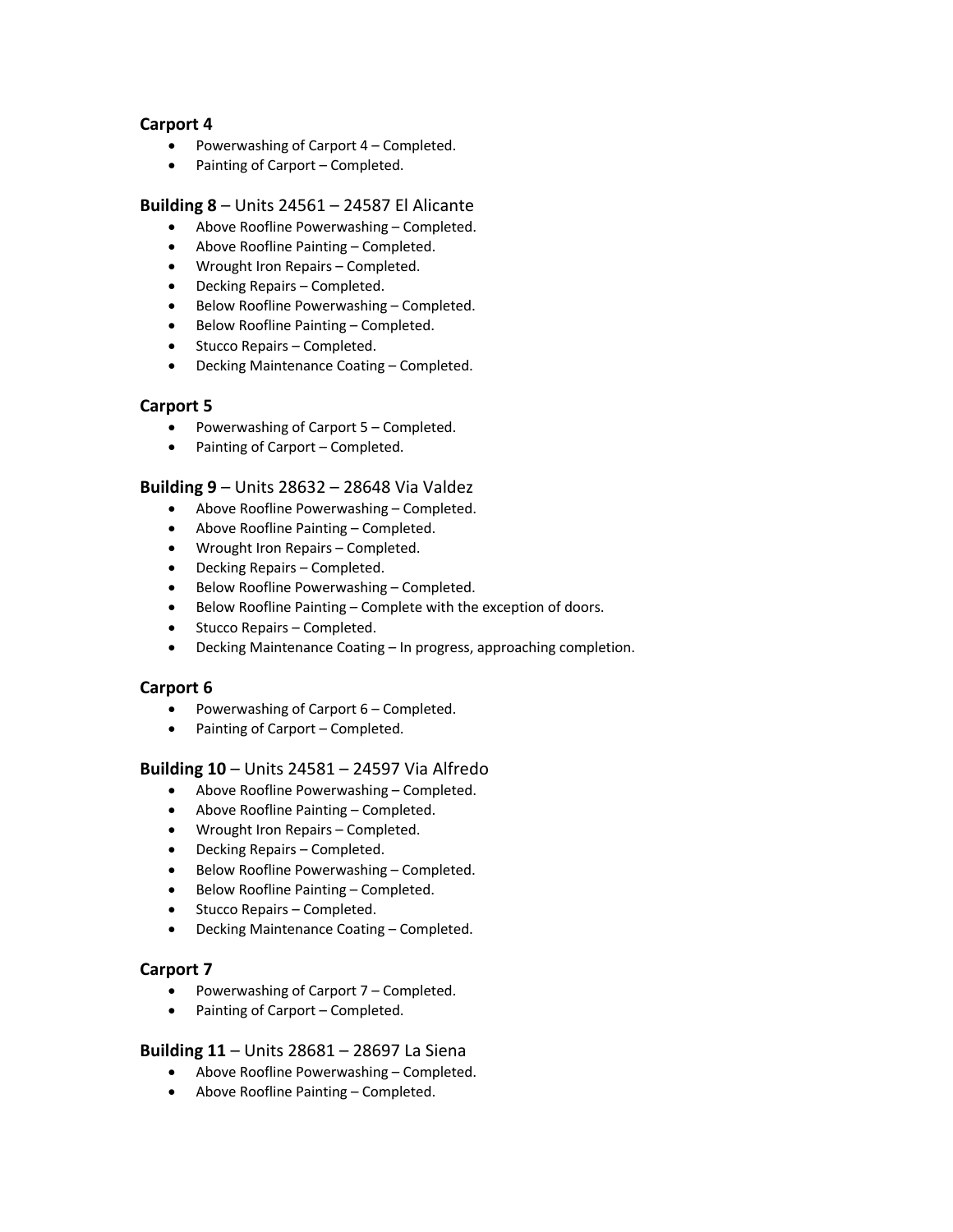- Wrought Iron Repairs Completed.
- Decking Repairs Completed.
- Below Roofline Powerwashing Completed.
- Below Roofline Painting Completed.
- Stucco Repairs Completed.
- Decking Maintenance Coating TBD.

#### **Carport 8**

- Powerwashing of Carport 8 Completed.
- Painting of Carport Completed.

#### **Building 12** – Units 28701 – 28717 La Siena

- Above Roofline Powerwashing Completed.
- Above Roofline Painting Completed.
- Wrought Iron Repairs Completed.
- Decking Repairs Completed.
- Below Roofline Powerwashing Completed.
- Below Roofline Painting Completed.
- Stucco Repairs Completed.
- Decking Maintenance Coating TBD.

## **Carport 9**

- Powerwashing of Carport 9 Completed.
- Painting of Carport TBD.

## **Carport 10**

- Powerwashing of Carport 10 TBD.
- Painting of Carport TBD.

## **Carport 11**

- Powerwashing of Carport 11 TBD.
- Painting of Carport TBD.

## **Building 13** – Units 28721 – 28737 La Siena

- Above Roofline Powerwashing Completed.
- Above Roofline Painting Completed.
- Wrought Iron Repairs Completed.
- Decking Repairs Completed.
- Below Roofline Powerwashing TBD.
- Below Roofline Painting TBD.
- Stucco Repairs Completed.
- Decking Maintenance Coating TBD.

## **Building 14** – Units 28751 – 28767 La Siena

- Above Roofline Powerwashing Completed.
- Above Roofline Painting Completed.
- Wrought Iron Repairs Completed.
- Decking Repairs Completed.
- Below Roofline Powerwashing TBD.
- Below Roofline Painting TBD.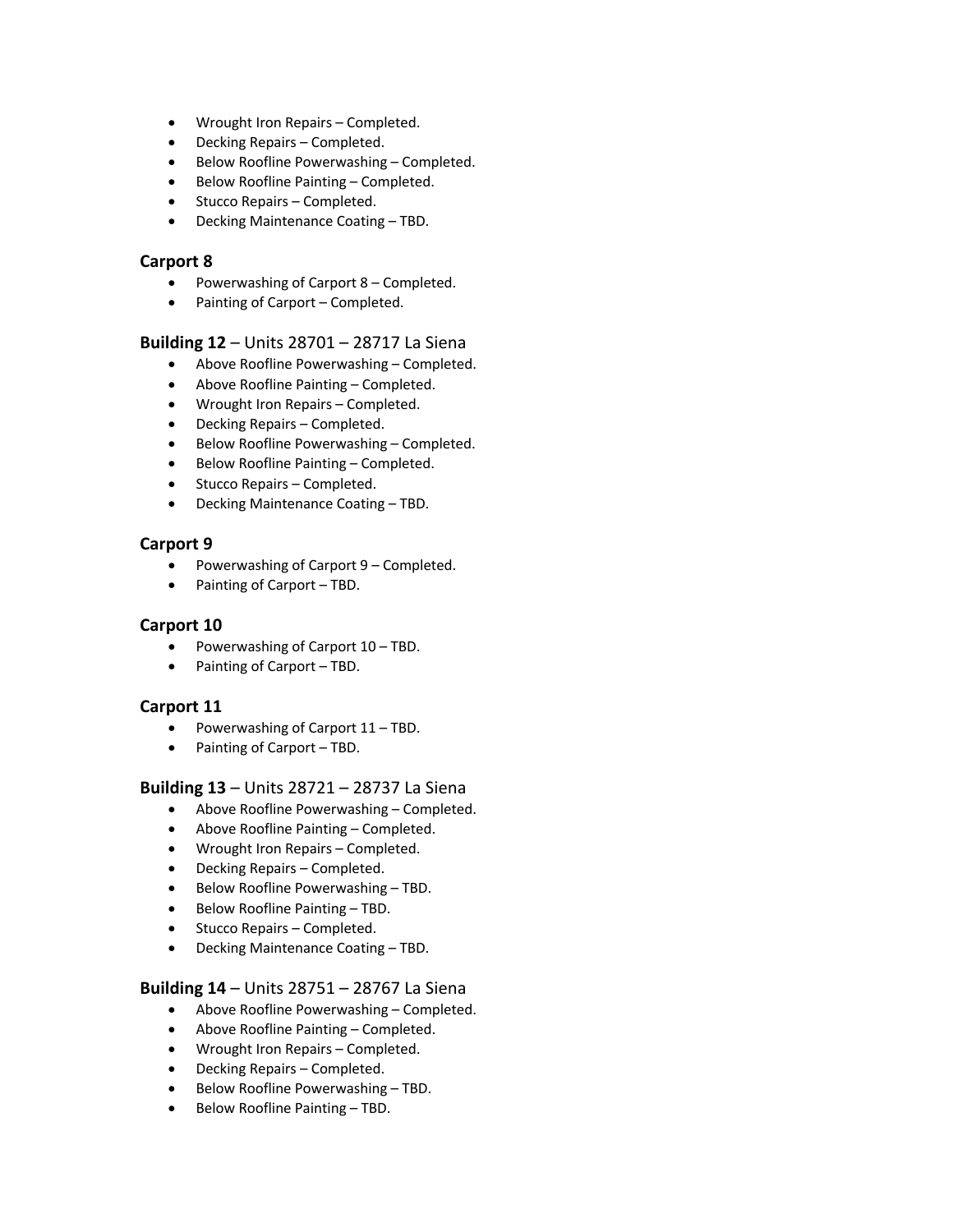- Stucco Repairs Completed.
- Decking Maintenance Coating TBD.

#### **Building 15** – Units 28771 – 28787 La Siena

- Above Roofline Powerwashing Completed.
- Above Roofline Painting Completed.
- Wrought Iron Repairs Change order pending.
- Decking Repairs Completed.
- Below Roofline Powerwashing TBD.
- Below Roofline Painting TBD.
- Stucco Repairs Completed.
- Decking Maintenance Coating TBD.

#### **Building 16** – Units 28748 – 28732 La Siena

- Above Roofline Powerwashing Completed.
- Above Roofline Painting Completed.
- Wrought Iron Repairs Completed.
- Decking Repairs Completed.
- Below Roofline Powerwashing TBD.
- Below Roofline Painting TBD.
- Stucco Repairs Completed.
- Decking Maintenance Coating TBD.

#### **Building 17** – Units 24591 – 24607 La Seranata

- Above Roofline Powerwashing Completed.
- Above Roofline Painting Completed.
- Wrought Iron Repairs In Progress Change Order Pending Approval.
- Decking Repairs Completed.
- Below Roofline Powerwashing TBD.
- Below Roofline Painting TBD.
- Stucco Repairs Completed.
- Decking Maintenance Coating TBD.

#### **Carport 12**

- Powerwashing of Carport 12 TBD.
- Painting of Carport TBD.

#### **Carport 13**

- Powerwashing of Carport 13 TBD.
- Painting of Carport TBD.

#### **Building 18** – Units 28731 – 28747 La Triana

- Above Roofline Powerwashing Completed.
- Above Roofline Painting Completed.
- Wrought Iron Repairs Completed.
- Decking Repairs Completed.
- Below Roofline Powerwashing TBD.
- Below Roofline Painting TBD.
- Stucco Repairs Completed.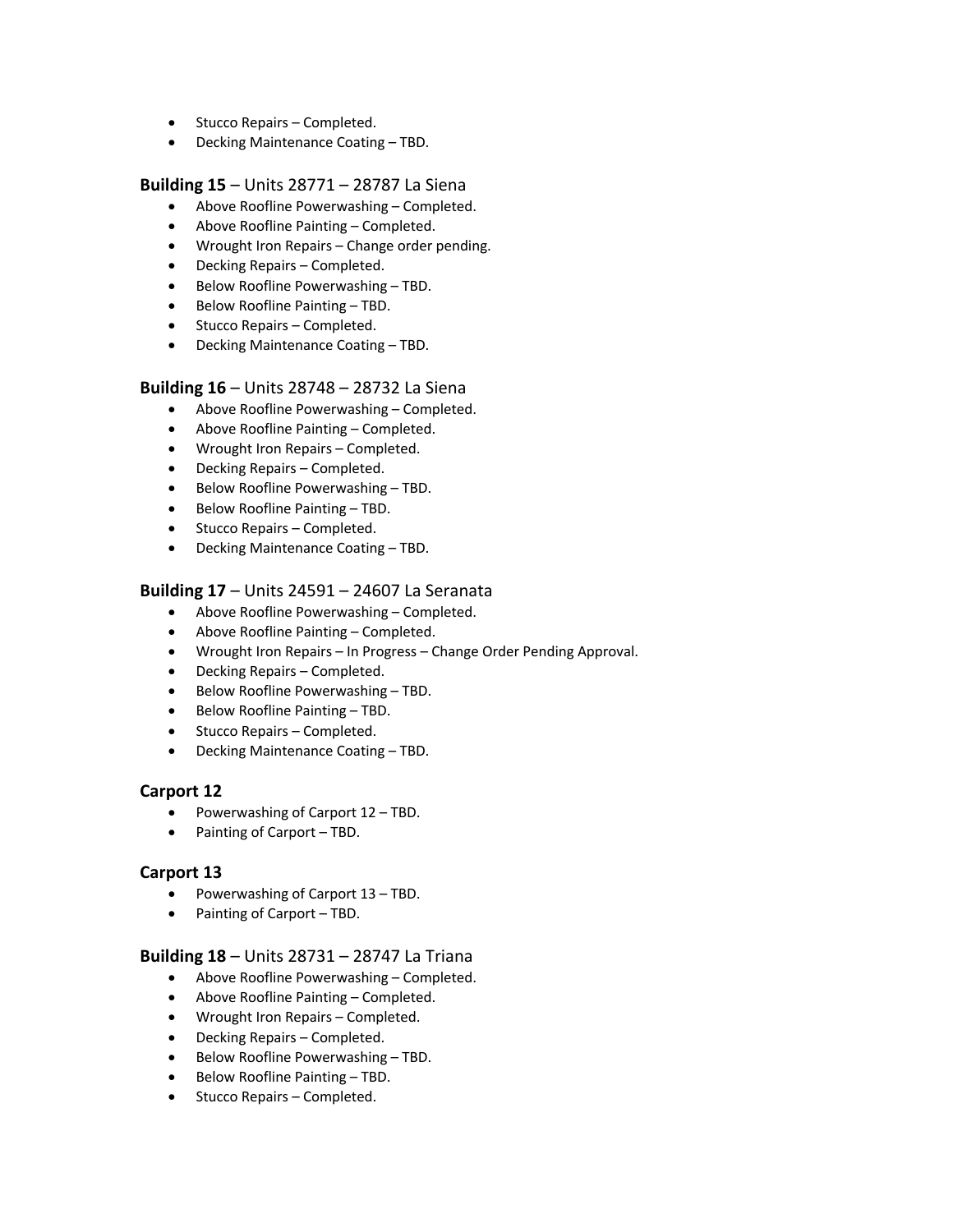• Decking Maintenance Coating – TBD.

## **Carport 14**

- Powerwashing of Carport 14 TBD.
- Painting of Carport TBD.

#### **Building 19** – Units 28761 – 28777 El Adolfo

- Above Roofline Powerwashing Completed.
- Above Roofline Painting Completed.
- Wrought Iron Repairs Completed.
- Decking Repairs Completed.
- Below Roofline Powerwashing TBD.
- Below Roofline Painting TBD.
- Stucco Repairs Completed.
- Decking Maintenance Coating TBD.

## **Carport 15**

- Powerwashing of Carport 15 TBD.
- Painting of Carport TBD.

## **Building 20** – Units 28781 – 28797 El Adolfo

- Above Roofline Powerwashing Completed.
- Above Roofline Painting Completed.
- Wrought Iron Repairs Completed.
- Decking Repairs Completed.
- Below Roofline Powerwashing TBD.
- Below Roofline Painting TBD.
- Stucco Repairs Completed.
- Decking Maintenance Coating TBD.

## **Carport 16**

- Powerwashing of Carport 16 TBD.
- Painting of Carport TBD.

#### **Building 21** – Units 28801 – 28817 El Adolfo

- Above Roofline Powerwashing Completed.
- Above Roofline Painting Completed.
- Wrought Iron Repairs Completed.
- Decking Repairs Completed.
- Below Roofline Powerwashing TBD.
- Below Roofline Painting TBD.
- Stucco Repairs Completed.
- Decking Maintenance Coating TBD.

## **Carport 17**

- Powerwashing of Carport 17 TBD.
- Painting of Carport TBD.